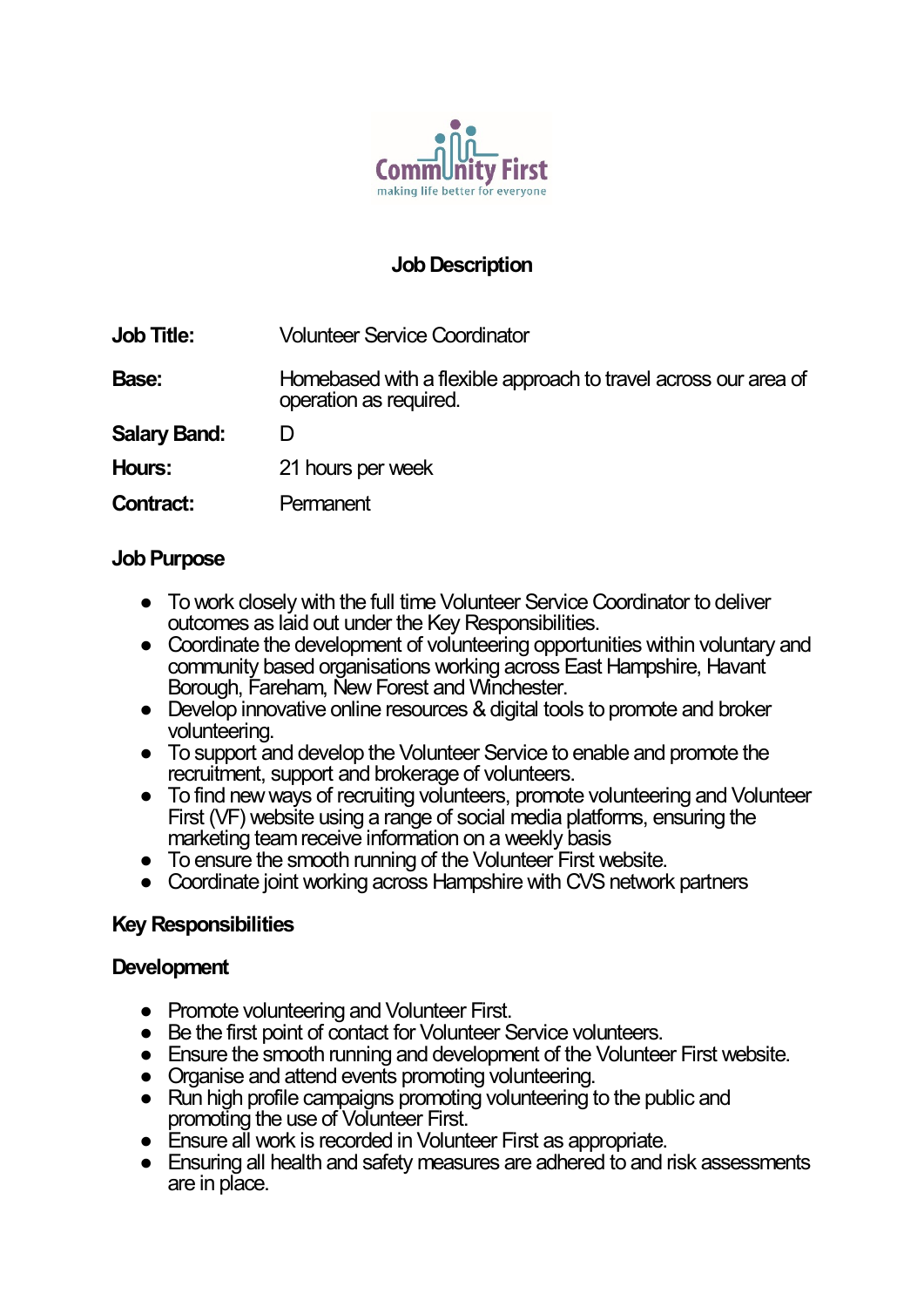● Assist in research and social marketing into volunteering to ensure Community First (CF) has a good understand of volunteering, changes in volunteering trends and best practices.

# **Promoting Volunteering**

- Develop and promote voluntary activity across Hampshire with the Hampshire Volunteer Centre Network.
- Proactively contact VCSE organisations including CF Members to encourage use of Volunteer First.
- Conduct interviews with potential volunteers when necessary and assist in their placement in suitable volunteering roles.
- Ensure continuous marketing of the Volunteer Services on all media platforms, and encourage voluntary organisations to participate in special promotional events such as National Volunteers Week.
- To produce regular articles/briefings on volunteer related issues for publication and encourage external organisations to contribute to the CF newsletter/website.
- Undertake the administration role for the Hampshire Volunteer Centre Network Group.
- To provide displays and other promotional material and attend special events/open pop-up shops.

### **Teamwork and administration**

- To line manage volunteers as required, providing quidance and support,
- To cover during absence for other Coordinators.
- To contribute to quality monitoring to ensure the delivery of the specified aims and objectives of funders/commissioners.
- Contribute to the writing of reports for measuring impact.
- Assist with the updating of data and keep accurate records on the Volunteer First website. Capture and collate statistics via VF on a monthly basis, to record volunteer numbers, referrals, placements as required by funders and partners.
- Carry out health and safety risk assessments to ensure that the diversity of working environments for volunteers are appropriate for safe working practises.

### **General**

- Work cooperatively with other Volunteer Service and Community First staff and volunteers to enhance the development and effectiveness of the Volunteer Service team and support its integration with other Community First service departments.
- Positively promoting volunteering, Volunteer Service and Community First to the wider community.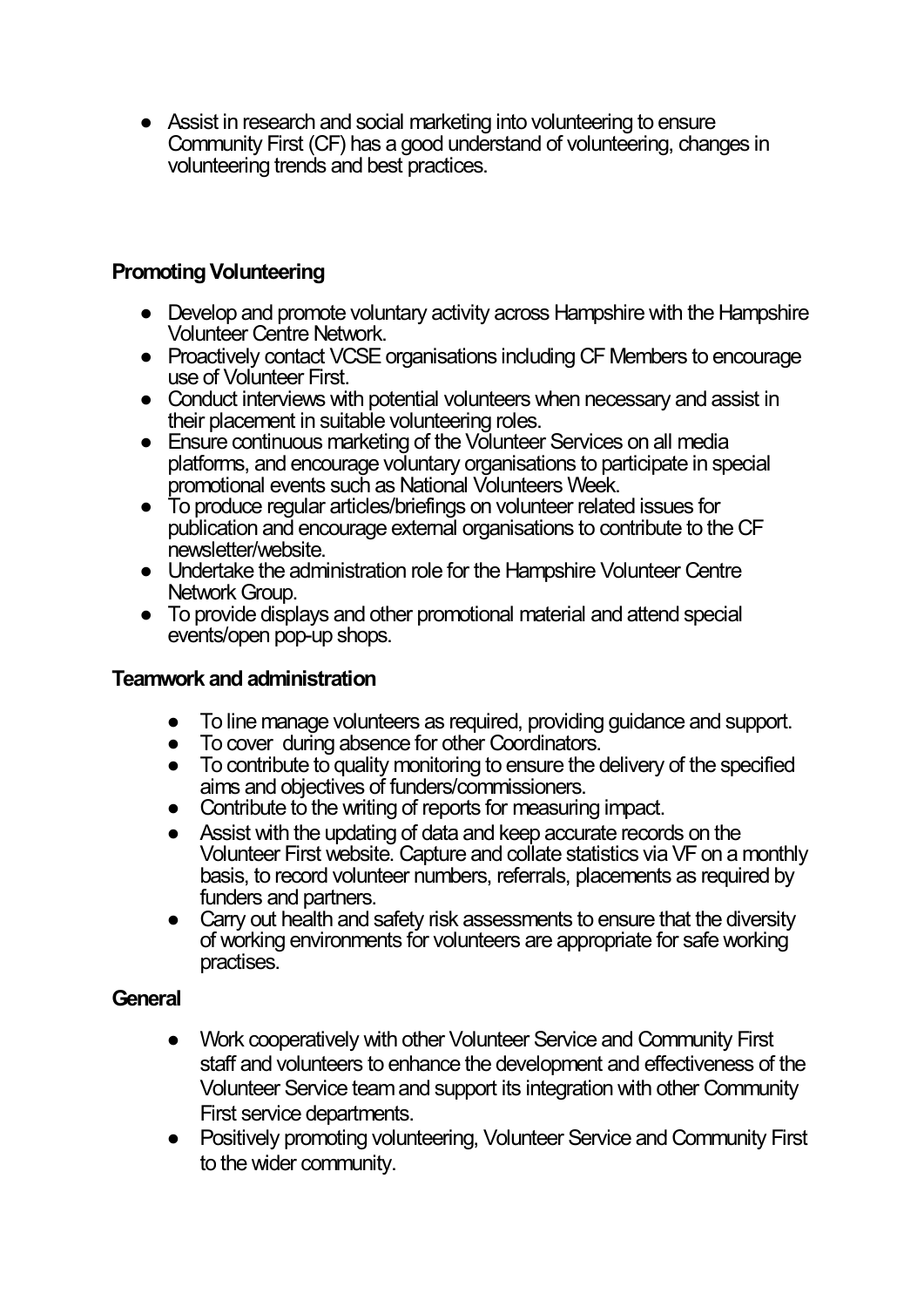• Carry out general duties as part of the Volunteer Service team. Help cover the office, support CF volunteers, assist at events.

### **Standard Terms Common to all Job Descriptions**

- To promote Community First's Equal Opportunities and Diversity policy.
- To comply with all Community First policies and Conditions of Service as laid out in the Community First Staff Handbook.
- In discharging the duties of the post to have due regard to the provisions of Health & Safety at work legislation.
- To undertake such additional responsibilities appropriate to the role as may be required and agreed by the funding partners, commensurate with the grade and responsibilities of the post.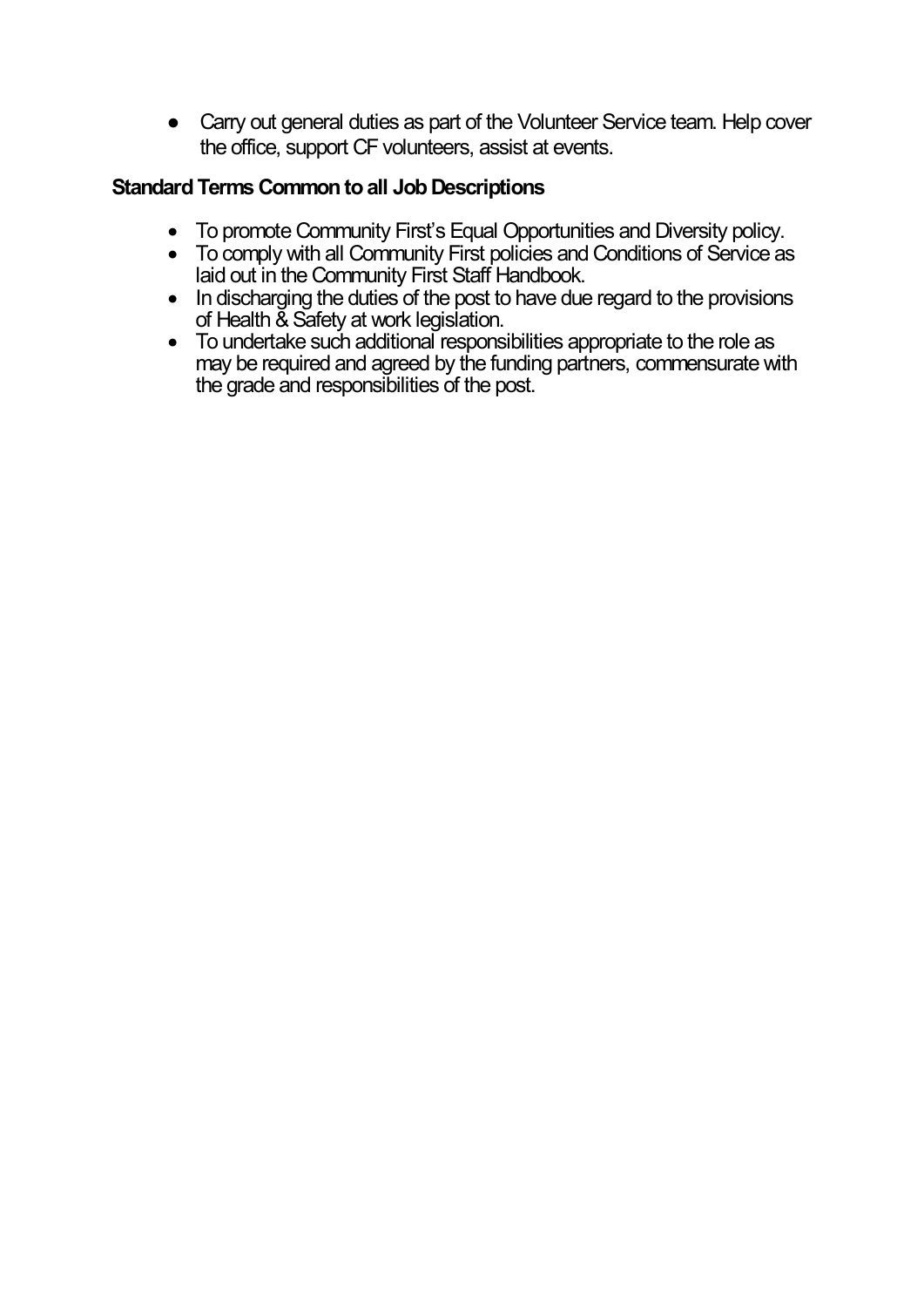

# **PERSON SPECIFICATION**

#### **Job Title: Volunteer Coordinator**

| Requirement                                                                                                                                                                                                                                                                           | <b>Essential or</b><br><b>Desirable</b>                                                          |  |
|---------------------------------------------------------------------------------------------------------------------------------------------------------------------------------------------------------------------------------------------------------------------------------------|--------------------------------------------------------------------------------------------------|--|
| <b>Experience</b>                                                                                                                                                                                                                                                                     |                                                                                                  |  |
| Experience of working in the VCSE sector, paid or voluntary<br>Experience of working with & supporting volunteers<br><b>Experience of volunteering</b><br>Experience of marketing and promotion<br>Experience of providing monitoring information to assess the<br>impact of services | <b>Essential</b><br><b>Essential</b><br><b>Desirable</b><br><b>Essential</b><br><b>Desirable</b> |  |
| Knowledge                                                                                                                                                                                                                                                                             |                                                                                                  |  |
| A good understanding of volunteering<br>A good understanding of equal opportunities and diversity                                                                                                                                                                                     | <b>Essential</b><br><b>Essential</b>                                                             |  |
| <b>Skills</b>                                                                                                                                                                                                                                                                         |                                                                                                  |  |
| Excellent IT & administration skills, including experience in using<br>$\bullet$                                                                                                                                                                                                      | <b>Essential</b>                                                                                 |  |
| MS office & Google programs<br>Experience of using Social Media platforms for promotion &                                                                                                                                                                                             | <b>Essential</b>                                                                                 |  |
| marketing<br>Experience of editing websites and keeping databases up to date                                                                                                                                                                                                          | <b>Essential</b>                                                                                 |  |
| Ability to keep accurate records                                                                                                                                                                                                                                                      | <b>Essential</b>                                                                                 |  |
| Effective time management skills. and ability to prioritise<br>$\bullet$<br>workloads                                                                                                                                                                                                 | <b>Desirable</b>                                                                                 |  |
| Ability to train and motivate volunteers<br>Ability to organise and manage volunteer recruitment                                                                                                                                                                                      | <b>Desirable</b><br><b>Essential</b>                                                             |  |
|                                                                                                                                                                                                                                                                                       |                                                                                                  |  |
| <b>Personal Attributes</b>                                                                                                                                                                                                                                                            |                                                                                                  |  |
| A passion for volunteering and the positive impact it has on<br>$\bullet$<br>people & communities.                                                                                                                                                                                    | <b>Essential</b>                                                                                 |  |
| Able to work effectively under pressure and organise priorities<br>and in a 'lone working' environment.                                                                                                                                                                               | <b>Essential</b>                                                                                 |  |
| Ability to work as part of a team                                                                                                                                                                                                                                                     | <b>Essential</b>                                                                                 |  |
| Ability to work on your own initiative                                                                                                                                                                                                                                                | <b>Essential</b>                                                                                 |  |
| Ability to relate well to a range of different people                                                                                                                                                                                                                                 | <b>Essential</b>                                                                                 |  |
| Other                                                                                                                                                                                                                                                                                 |                                                                                                  |  |
| Willingness to undertake further training                                                                                                                                                                                                                                             | <b>Desirable</b><br><b>Essential</b>                                                             |  |
| Ability to travel within Hampshire                                                                                                                                                                                                                                                    |                                                                                                  |  |